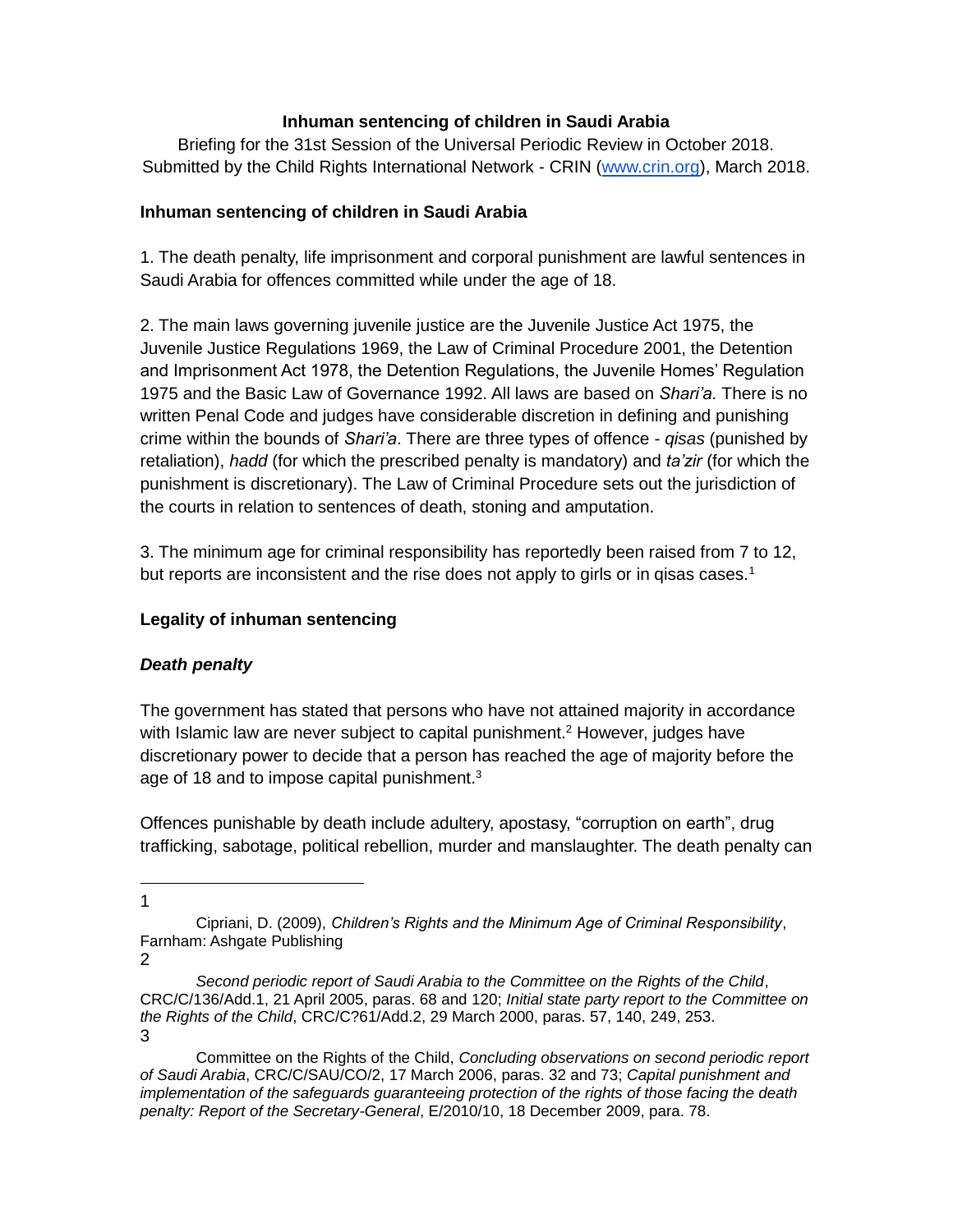also be imposed as a discretionary punishment (ta'zir)<sup>4</sup> for actions the court considers to be criminal, such as witchcraft.<sup>5</sup> Execution is usually by public beheading or, for adultery, stoning.<sup>6</sup>

Sentences of death, stoning, amputation or *qisas* (retaliatory punishment) in cases other than for death must be reviewed by an appellate court consisting of five judges.<sup>7</sup> These sentences become final once they are approved by the permanent panel of the Supreme Judicial Council.<sup>8</sup> Judgments imposing death or stoning can only be carried out pursuant to a Royal Order issued by the King or his representative and must be witnessed by representatives of the Administrative Governor, the court, the Bureau of the Promotion of Virtue and the Prevention of Vice and the police.<sup>9</sup>

Under Saudi Arabia's justice system, it is possible for a convicted person to forgo punishment for a *qisas* offence, most commonly homicide, by financially compensating the victim or his or her heirs. In practice, a number of people who have been sentenced to death for murder allegedly committed while under the age of 18 have been released following the payment of *diya* (blood money).<sup>10</sup>

## *Corporal punishment*

Corporal punishment in the form of amputation and flogging is lawful as a sentence, including for child offenders. Flogging is mandatory for a number of *hadd* offences and can also be ordered at the discretion of a judge for *ta'zir* offences. Sentences range from dozens to thousands of lashes, and are usually carried out in instalments, a intervals

 4

5

8

Law of Criminal Procedure 2001, Article 11.

9

Law of Criminal Procedure 2001, Article 220.

10

Law of Criminal Procedure 2001, Article 129. Available at: [http://www.wipo.int/wipolex/en/details.jsp?id=10559.](http://www.wipo.int/wipolex/en/details.jsp?id=10559)

Human Rights Watch (2008), *Adults Before Their Time: Children in Saudi Arabia's Criminal Justice System*, p. 25. For further information see, Amnesty International, *Defying World Trends:Saudi Arabia's extensive use of capital punishment*. Available at: <https://www.amnesty.org/en/documents/mde23/015/2001/en/> 6

Human Rights Watch (2008), *Adults Before Their Time: Children in Saudi Arabia's Criminal Justice System*; see also Human Rights Watch (2008), *The Last Holdouts: Ending the Juvenile death Penalty in Iran, Saudi Arabia, Sudan, Pakistan, and Yemen* 7

Law of Criminal Procedure 2001, Article 10.

For examples, see Human Rights Watch, *Adults Before Their Time: Children in Saudi Arabia's Criminal Justice System,* 2008, pp. 28-32.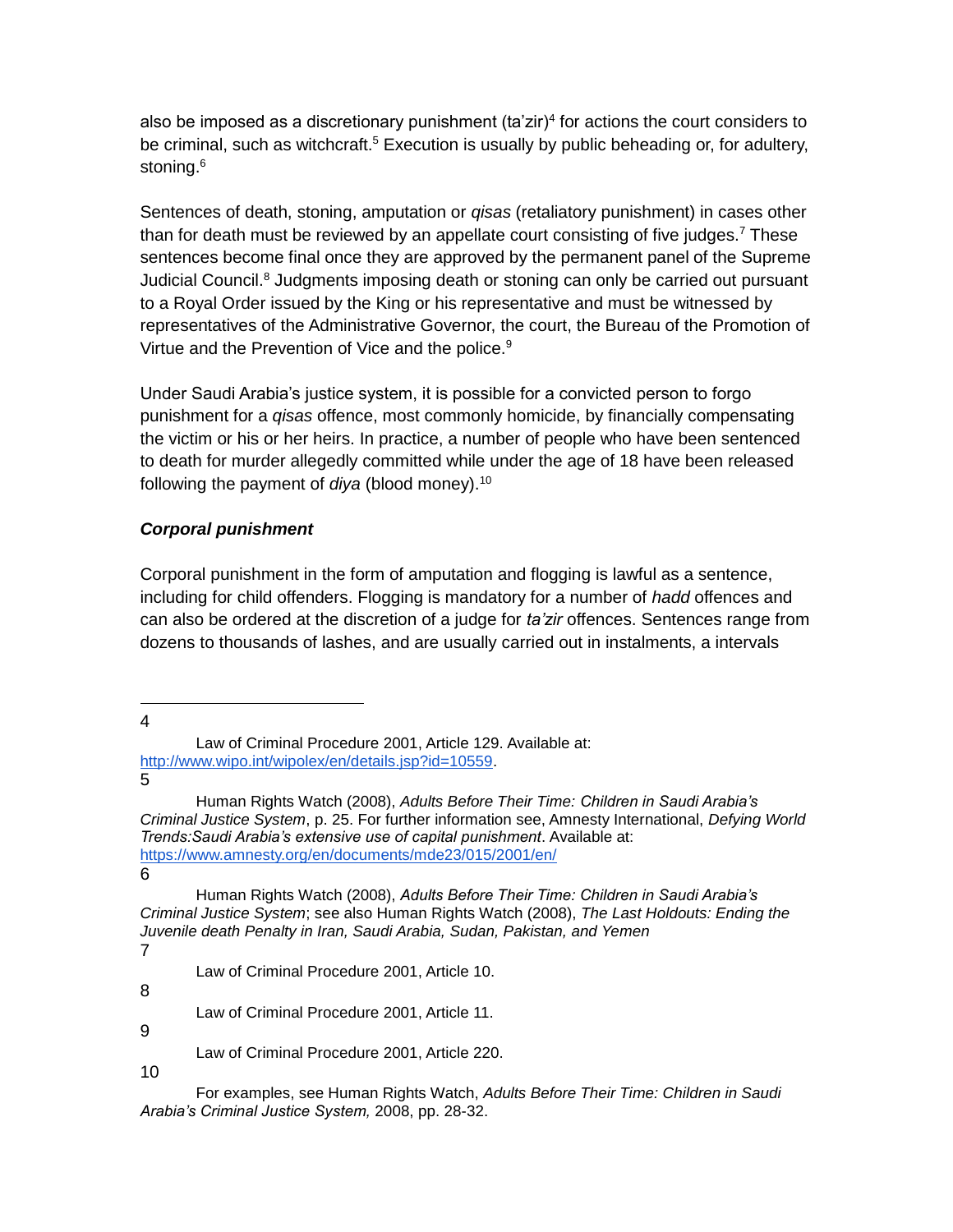ranging from two weeks to one month.<sup>11</sup> The Juvenile Justice Regulations 1969 encourage juvenile courts to settle cases without placing children in supervised facilities and to limit penalties to admonishment, guidance, counselling or a reprimand, but under the Juvenile Justice Act 1975, young persons under 18 may be sentenced to corporal punishment, including flogging and amputation.

Under the Law of Criminal Procedure, amputation is carried out pursuant to a Royal Decree issued by the King or his representative and must be witnessed by representatives of the Administrative Governor, the court, the Bureau of the Promotion of Virtue and the Prevention of Vice and the police.<sup>12</sup> Flogging should also be witnessed by these officials but there is no requirement for a Royal Order.<sup>13</sup>

The Law of Protection from Abuse and the Law of the Protection of the Child both contain legislative protections against the physical abuse of children, but do not prohibit corporal punishment.<sup>14</sup>

## *Life imprisonment*

Life imprisonment appears to be lawful as a punishment for child offenders. The Government has stated that minors may not be detained in a public prison and must be placed in supervised residential institutions.<sup>15</sup> The law allows judges to reduce the period of time which children spend in supervised institutions "if they memorise the Holy Koran or improve their behaviour".<sup>16</sup> There is no explicit prohibition of life imprisonment for child offenders.

# **Inhuman sentencing in practice**

 $\overline{a}$ 11

12

Law of Criminal Procedure, article 220

13

Law of Criminal Procedure, article 220

14

Law of Protection from Abuse, Royal Decree No. M/52. Available at:

[https://www.boe.gov.sa/printsystem.aspx?lang=ar&systemid=356&versionid=333.](https://www.boe.gov.sa/printsystem.aspx?lang=ar&systemid=356&versionid=333) Law of the Protection of the Child, Royal Decree No. M/14. Available at: [https://www.boe.gov.sa/printsystem.aspx?lang=ar&systemid=309&versionid=287.](https://www.boe.gov.sa/printsystem.aspx?lang=ar&systemid=309&versionid=287)

15

*Second state party report to the Committee on the Rights of the Child*, CRC/C/136/Add.1, 21 April 2005, para. 36.

16

*Second state party report to the Committee on the Rights of the Child*, CRC/C/136/Add.1, 21 April 2005, para. 66

Amnesty International (January 2008), AI Index: MDE 23/003/2008, 11 January 2008, Further Information on UA 69/07 (MDE 23/013/2007, 16 March 2007) Fear of Flogging/ Prisoners of conscience/ Torture and other ill-treatment and Update on MDE 23/040/2007, 19 November 2007.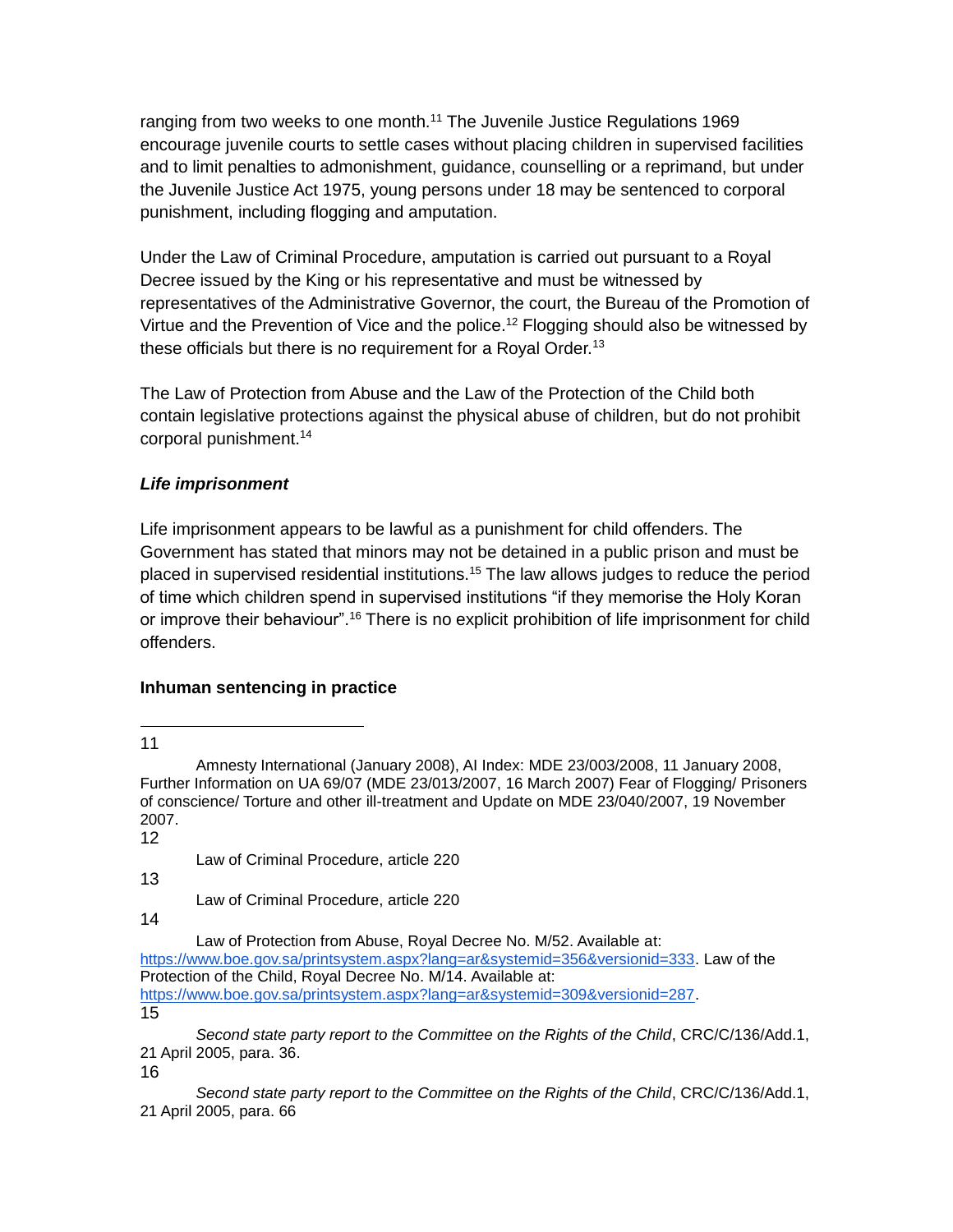#### *Death penalty*

Saudi Arabia does not publish official statistics on death sentences and executions but a substantial number of cases have been documented of people executed for offences committed while under the age of 18. It is likely that these reported cases underestimate the number of executions carried out.

Since Saudi Arabia was last reviewed as part of the Universal Periodic Review in October 2013 the state has continued to hand down death sentences and carry out executions of people who were under the age of 18 at the time of their alleged offence.

In January 2016, Saudi Arabia carried out executions of 47 people, including four who are alleged to have been under the age of 18 at the time they were sentenced to death.<sup>17</sup> There are also reports that one juvenile was executed in 2015 on an unspecified date.<sup>18</sup>

At the time of writing, at least five people were at imminent risk of execution for offences allegedly committed while they were children. Ali Mohammed al-Nimr,<sup>19</sup> Dawoud Hussain al-Marhon<sup>20</sup> and Abdullah Hass al-Zaher were all sentenced to death in 2014.<sup>21</sup> Mujtaba al-Sweikat was sentenced to death in 2017.<sup>22</sup> The death sentence of Abdulkarim al-Hawaj was upheld in July 2017 for an offence he allegedly committed when he was  $16.^{23}$ 

 17

18

19

21

Ali al-Rihb, Mohammad Fathi, Mustafa Akbar and Amin al-Ghamadi. The cases were identified in the Concluding observations of the Committee on the Rights of the Child on the combined third and fourth periodic review of Saudi Arabia, CRC/C/SAU/CO/3-4, 25 October 2016, para. 20.

Arabian Business website, 'Saudi Arabia executes 54 people in first 3 months of 2015', 9 April

<sup>2015.</sup> Available at: [http://www.arabianbusiness.com/saudi-arabia-executes-54](http://www.arabianbusiness.com/saudi-arabia-executes-54-people-in-first-3-months-of-2015-588431.html) [people-in-first-3-months-of-2015-588431.html.](http://www.arabianbusiness.com/saudi-arabia-executes-54-people-in-first-3-months-of-2015-588431.html)

UN News Centre, *UN RIghts experts urge Saudi Arabia to immediately halt child executions*, 22 September 2015. Available at: [http://www.un.org/apps/news/story.asp?NewsID=51943#.VieEnRArJE4.](http://www.un.org/apps/news/story.asp?NewsID=51943#.VieEnRArJE4) 20

See Joint letter to Saudi Arabia's Minister of Justice. Available at: [www.crin.org/node/41705.](http://www.crin.org/node/41705)

Amnesty International, *Saudi Arabia: Fears grow that three young activists could soon be executed*, 16 October 2015. Available at: [https://www.amnesty.org/en/latest/news/2015/10/saudi](https://www.amnesty.org/en/latest/news/2015/10/saudi-arabia-three-young-activists-could-soon-be-executed/)[arabia-three-young-activists-could-soon-be-executed/.](https://www.amnesty.org/en/latest/news/2015/10/saudi-arabia-three-young-activists-could-soon-be-executed/)

<sup>22</sup>

Reprieve, "14 Saudis facing imminent execution for protest offences" 14 July 2017. Available at: [https://reprieve.org.uk/press/14-saudis-facing-imminent-execution-protest-offences/.](https://reprieve.org.uk/press/14-saudis-facing-imminent-execution-protest-offences/) 23